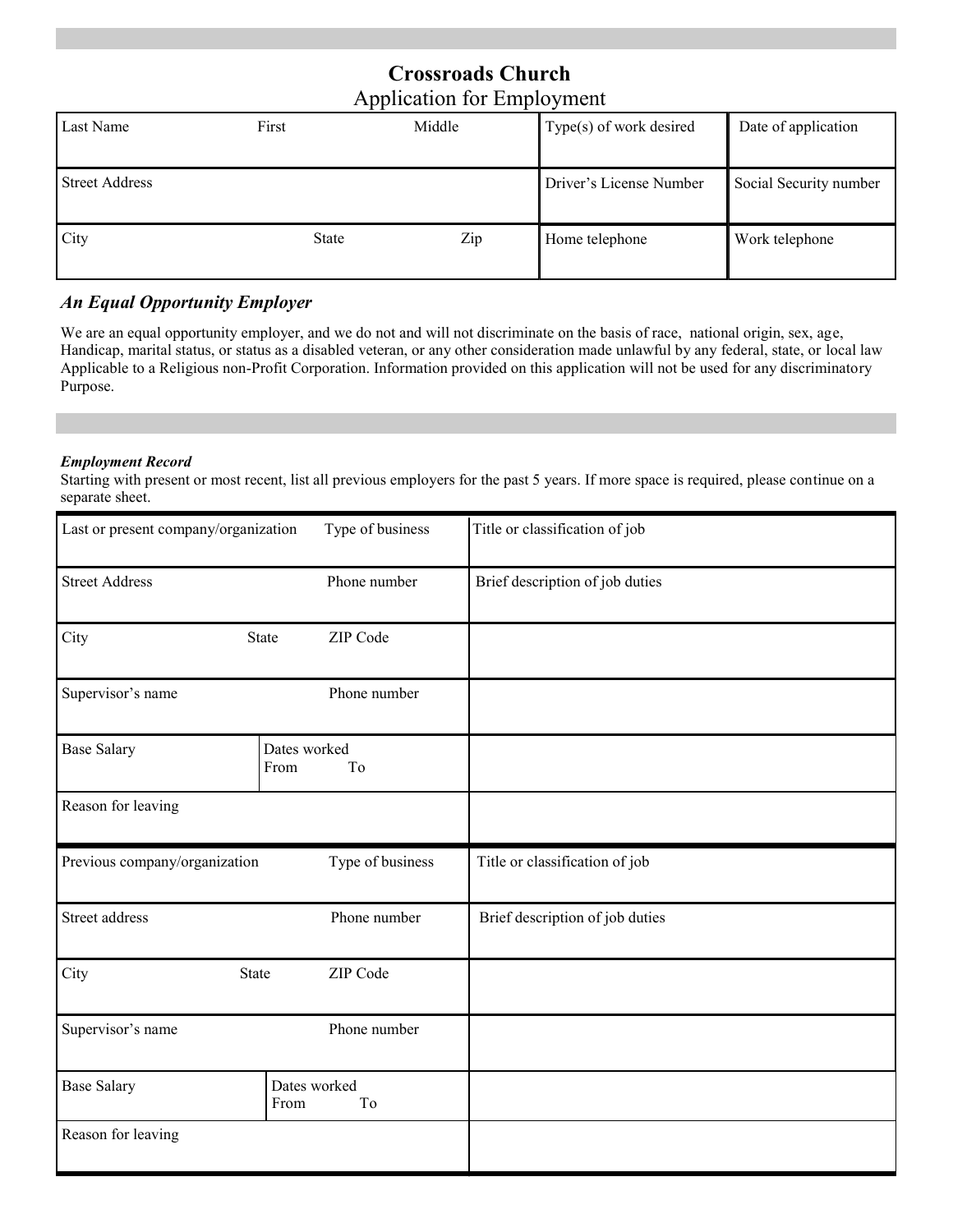### *Educational History*

| School Name                         | Location<br>(city, state) | Major course<br>or subject | Graduated<br>Yes No | $\operatorname{Degree}$ |
|-------------------------------------|---------------------------|----------------------------|---------------------|-------------------------|
| High School                         |                           |                            |                     |                         |
| Technical/trade (after high school) |                           |                            |                     |                         |
|                                     |                           |                            |                     |                         |
| College (list all attended)         |                           |                            |                     |                         |
|                                     |                           |                            |                     |                         |
|                                     |                           |                            |                     |                         |
| Other education/training            |                           |                            |                     |                         |
|                                     |                           |                            |                     |                         |
|                                     |                           |                            |                     |                         |

#### *Outside Activities (Exclude those indicating race, color, sex, national origin, age, or handicap.)*

Professional memberships, certificates, or licenses held

Past and present civic or cultural activities — include offices held

Principal hobbies (related to this position)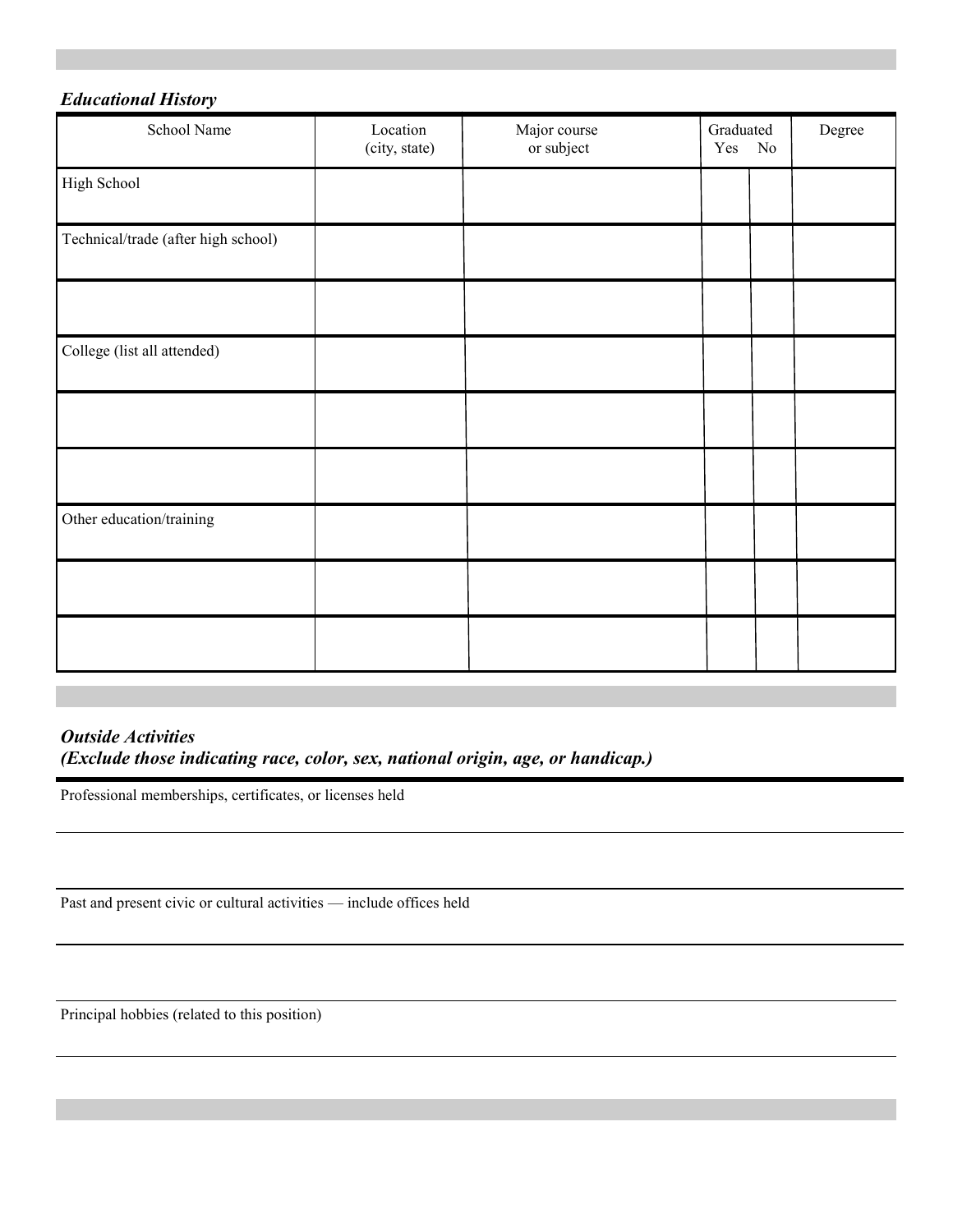Have you been arrested or convicted of a crime other than a minor traffic violation, or pleaded *nolo contendere* in a criminal case? Yes  $\Box$  No  $\Box$  If yes, please explain

| U.S. Military Service<br>Period of Service                                                                                      | <b>Branch</b> | Final Rank | <b>Major Duties</b> |  |  |
|---------------------------------------------------------------------------------------------------------------------------------|---------------|------------|---------------------|--|--|
| $From$ $To$                                                                                                                     |               |            |                     |  |  |
| Do you have knowledge of a physical or mental condition which would, should you be hired, affect your ability to perform duties |               |            |                     |  |  |
| and responsibilities of the role for which you are applying? Yes $\Box$ No $\Box$ If yes, please explain                        |               |            |                     |  |  |
|                                                                                                                                 |               |            |                     |  |  |
|                                                                                                                                 |               |            |                     |  |  |
| Are you over 18 years of age? Yes $\Box$ No $\Box$                                                                              |               |            |                     |  |  |
| Are you a citizen of the U.S. or do you have the legal right to be employed in the U.S.? Yes $\Box$ No $\Box$                   |               |            |                     |  |  |
| Please complete the information below, if applicable.                                                                           |               |            |                     |  |  |
| Typing Speed (wpm)                                                                                                              |               |            |                     |  |  |
| Computer $Yes \Box No \Box Software$                                                                                            |               |            |                     |  |  |
| Graphics $Yes \Box No \Box Software$                                                                                            |               |            |                     |  |  |
|                                                                                                                                 |               |            |                     |  |  |

#### *Professional/Work References*

List a past supervisor and one person who is not related to you who have knowledge of your qualifications for the position for which you are applying.

| Name                                                          | Title/relationship | Address<br>(street, city, state, ZIP code) | Phone no.<br>(include area code) | Occupation |  |  |
|---------------------------------------------------------------|--------------------|--------------------------------------------|----------------------------------|------------|--|--|
|                                                               |                    |                                            |                                  |            |  |  |
|                                                               |                    |                                            |                                  |            |  |  |
| Yes $\Box$ No $\Box$<br>May we contact your present employer? |                    |                                            |                                  |            |  |  |
| Wage or salary required                                       |                    |                                            |                                  |            |  |  |
| Date available                                                |                    |                                            |                                  |            |  |  |